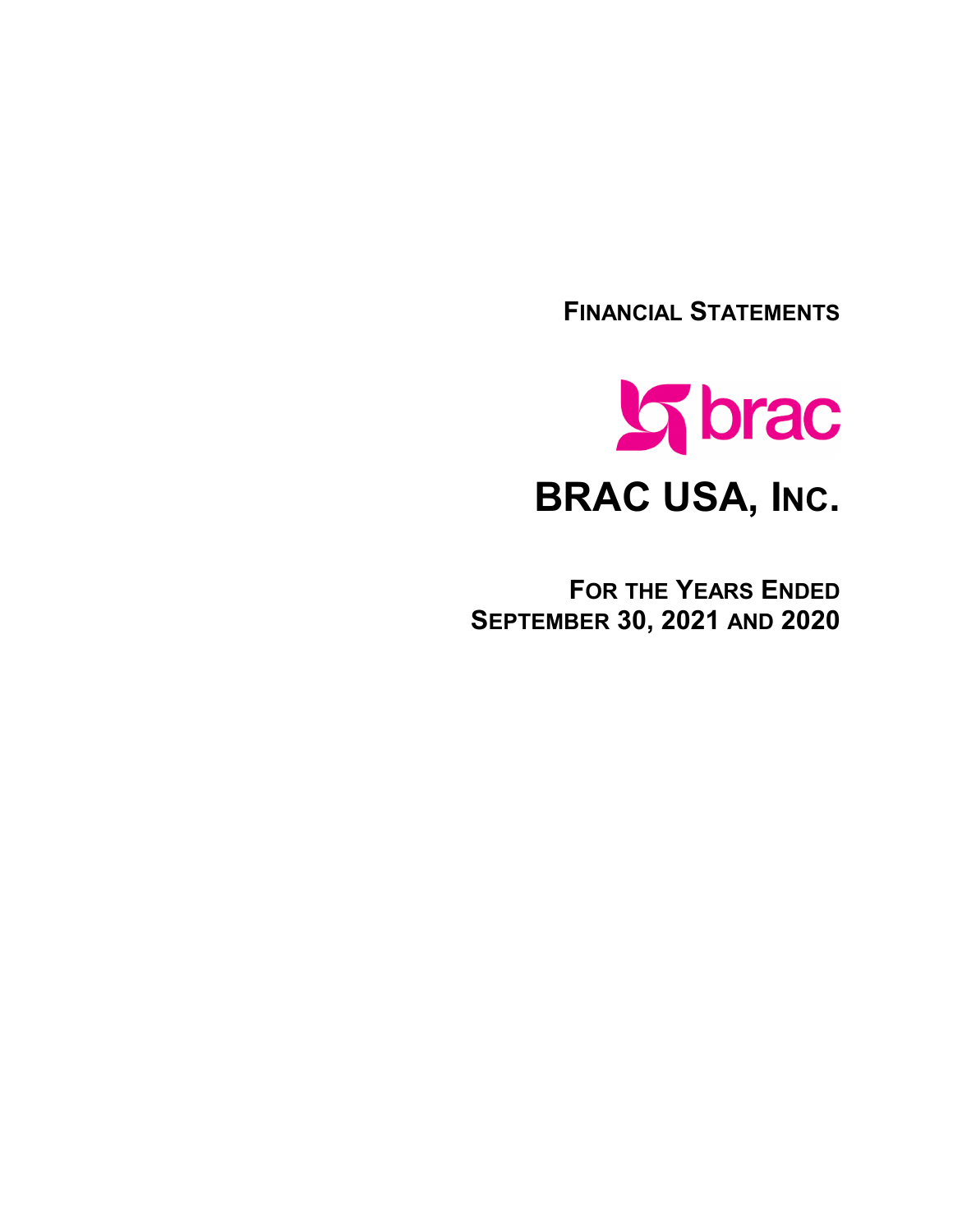# **CONTENTS**

|                                                                                                                           | <b>PAGE NO.</b> |
|---------------------------------------------------------------------------------------------------------------------------|-----------------|
| <b>INDEPENDENT AUDITOR'S REPORT</b>                                                                                       | $\overline{2}$  |
| EXHIBIT A - Statements of Financial Position, as of September 30, 2021 and 2020                                           | 3               |
| <b>EXHIBIT B - Statements of Activities and Changes in Net Assets, for the Years</b><br>Ended September 30, 2021 and 2020 | $4 - 5$         |
| EXHIBIT C - Statement of Functional Expenses, for the Year Ended September 30,<br>2021                                    | 6               |
| EXHIBIT D - Statement of Functional Expenses, for the Year Ended September 30,<br>2020                                    | 7               |
| EXHIBIT E - Statements of Cash Flows, for the Years Ended September 30, 2021<br>and 2020                                  | 8               |
| NOTES TO FINANCIAL STATEMENTS                                                                                             | $9 - 16$        |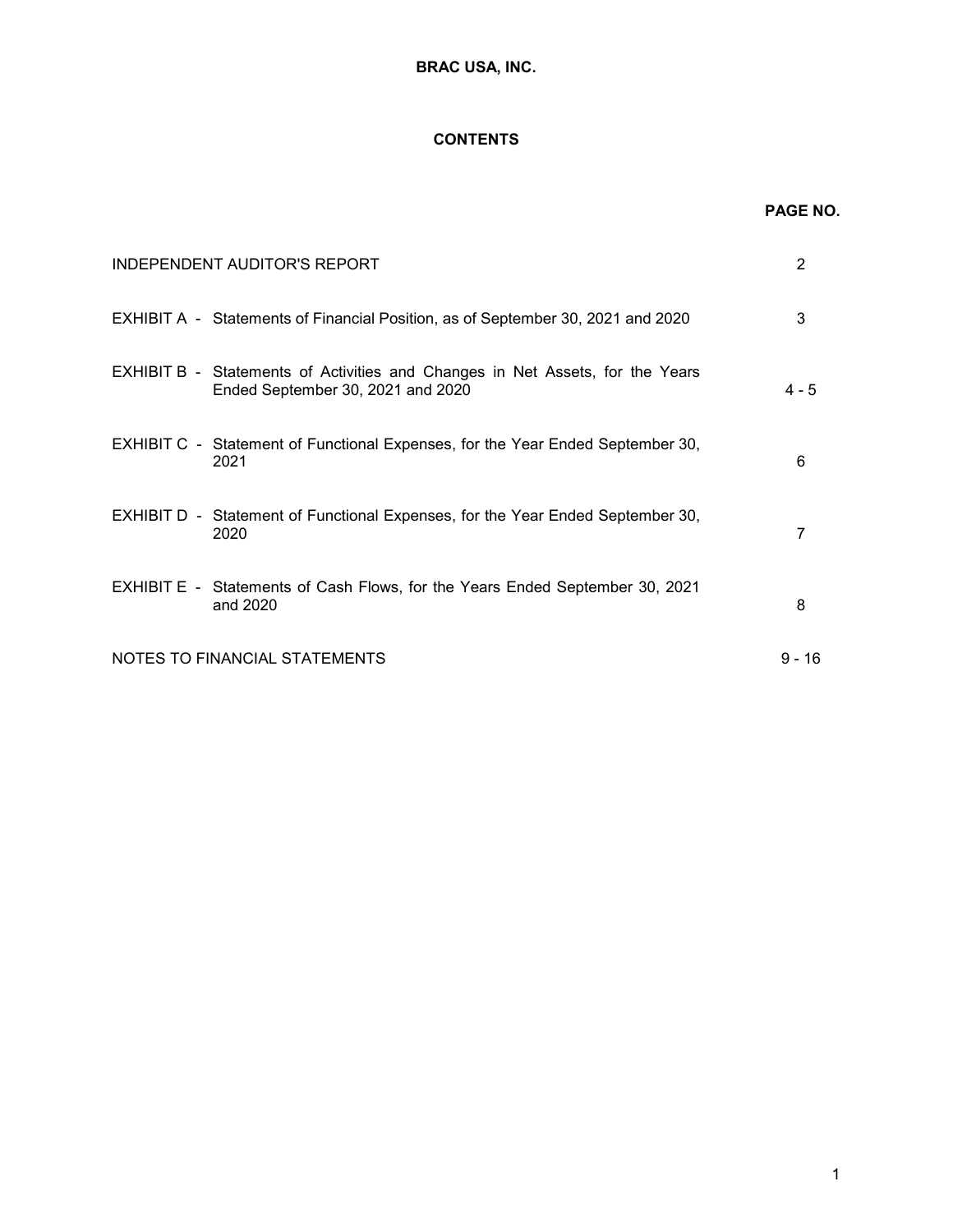

# **INDEPENDENT AUDITOR'S REPORT**

To the Board of Directors BRAC USA, Inc. New York, New York

We have audited the accompanying financial statements of BRAC USA, Inc. (BRAC USA), which comprise the statements of financial position as of September 30, 2021 and 2020, and the related statements of activities and changes in net assets, functional expenses and cash flows for the years then ended, and the related notes to the financial statements.

## **Management's Responsibility for the Financial Statements**

Management is responsible for the preparation and fair presentation of these financial statements in accordance with accounting principles generally accepted in the United States of America; this includes the design, implementation and maintenance of internal control relevant to the preparation and fair presentation of financial statements that are free from material misstatement, whether due to fraud or error.

#### **Auditor's Responsibility**

Our responsibility is to express an opinion on these financial statements based on our audits. We conducted our audits in accordance with auditing standards generally accepted in the United States of America. Those standards require that we plan and perform the audits to obtain reasonable assurance about whether the financial statements are free from material misstatement.

An audit involves performing procedures to obtain audit evidence about the amounts and disclosures in the financial statements. The procedures selected depend on the auditor's judgment, including the assessment of the risks of material misstatement of the financial statements, whether due to fraud or error. In making those risk assessments, the auditor considers internal control relevant to the entity's preparation and fair presentation of the financial statements in order to design audit procedures that are appropriate in the circumstances, but not for the purpose of expressing an opinion on the effectiveness of the entity's internal control. Accordingly, we express no such opinion. An audit also includes evaluating the appropriateness of accounting policies used and the reasonableness of significant accounting estimates made by management, as well as evaluating the overall presentation of the financial statements.

We believe that the audit evidence we have obtained is sufficient and appropriate to provide a basis for our audit opinion.

## **Opinion**

In our opinion, the financial statements referred to above present fairly, in all material respects, the financial position of BRAC USA as of September 30, 2021 and 2020, and the changes in its net assets and its functional expenses and cash flows for the years then ended in accordance with accounting principles generally accepted in the United States of America.

Gelman Roseaberg & Freedman

January 26, 2022

**4550 MONTGOMERY AVENUE · SUITE 800 NORTH · BETHESDA, MARYLAND 20814 (301) 951-9090 · WWW.GRFCPA.COM \_\_\_\_\_\_\_\_\_\_\_\_\_\_\_\_\_\_\_\_\_\_\_\_\_\_\_\_\_\_\_\_\_\_\_\_\_\_\_\_\_\_\_\_\_\_\_\_\_\_**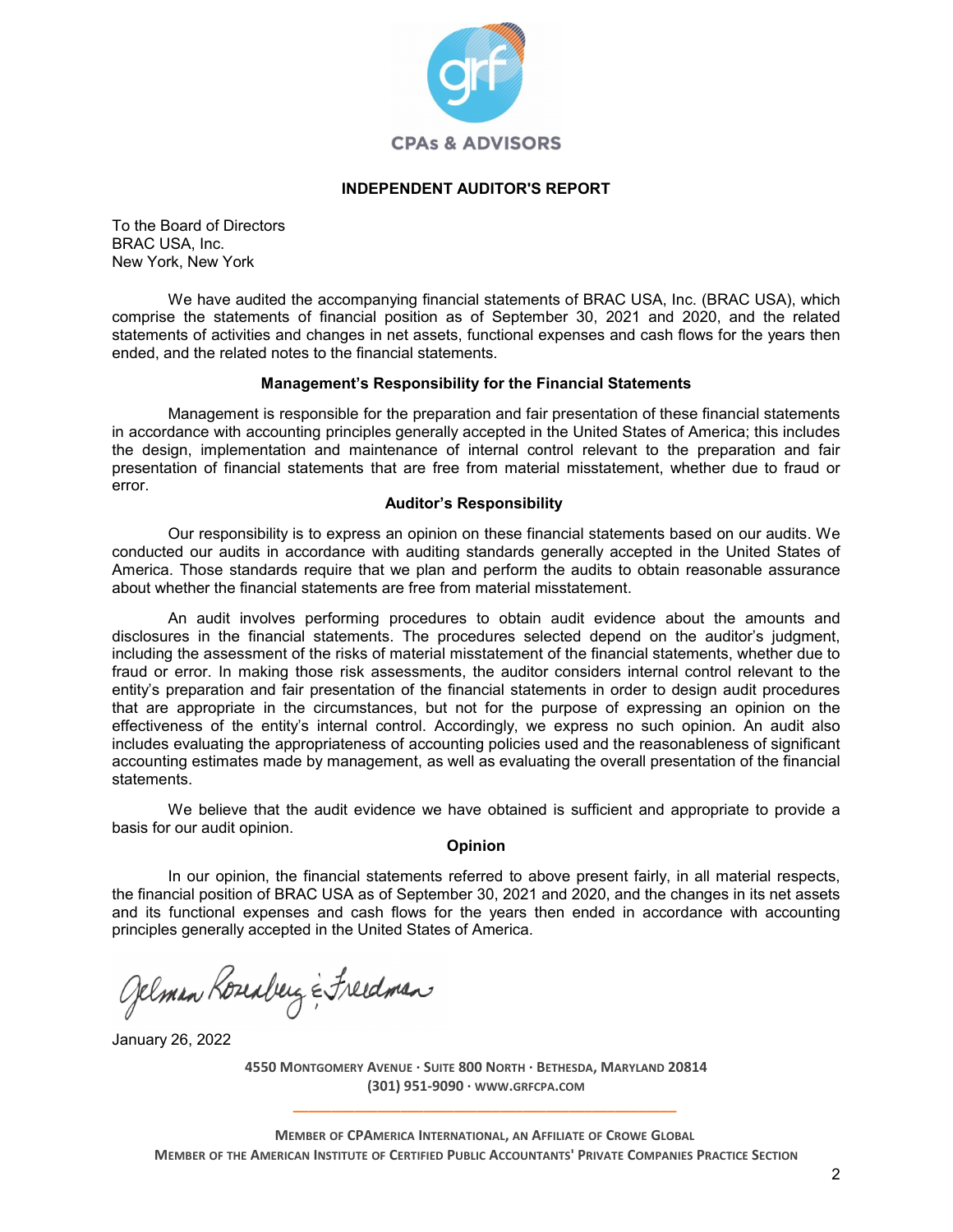# **STATEMENTS OF FINANCIAL POSITION AS OF SEPTEMBER 30, 2021 AND 2020**

# **ASSETS**

|                                                                                                                                                                                                 | 2021                                                                               | 2020                                                                               |
|-------------------------------------------------------------------------------------------------------------------------------------------------------------------------------------------------|------------------------------------------------------------------------------------|------------------------------------------------------------------------------------|
| Cash and cash equivalents<br>Restricted cash<br>Accounts receivable<br>Grants receivable, net of present value discount<br>Prepaid expenses<br>Property and equipment, net<br>Security deposits | \$17,195,449<br>1,257,580<br>461,378<br>19,779,946<br>124,700<br>181,919<br>73,214 | \$57,513,716<br>1,256,324<br>525,327<br>16,382,047<br>132,125<br>164,506<br>73,472 |
| <b>TOTAL ASSETS</b>                                                                                                                                                                             | \$ 39,074,186                                                                      | \$76,047,517                                                                       |
| <b>LIABILITIES AND NET ASSETS</b>                                                                                                                                                               |                                                                                    |                                                                                    |
| <b>LIABILITIES</b>                                                                                                                                                                              |                                                                                    |                                                                                    |
| Accounts payable and accrued expenses<br>Grants payable, net of present value discount<br>Deferred contract revenue<br>Deferred rent                                                            | \$<br>1,714,419<br>15,658,449<br>343,753<br>112,606                                | 1,357,594<br>$\mathfrak{S}$<br>11,882,910<br>51,021<br>120,301                     |
| <b>Total liabilities</b>                                                                                                                                                                        | 17,829,227                                                                         | 13,411,826                                                                         |
| <b>NET ASSETS</b>                                                                                                                                                                               |                                                                                    |                                                                                    |
| Without donor restrictions:<br>Undesignated<br>Board designated reserve                                                                                                                         | 7,429,839<br>1,500,000                                                             | 8,155,161<br>1,500,000                                                             |
| Total without donor restrictions                                                                                                                                                                | 8,929,839                                                                          | 9,655,161                                                                          |
| With donor restrictions                                                                                                                                                                         | 12,315,120                                                                         | 52,980,530                                                                         |
| Total net assets                                                                                                                                                                                | 21,244,959                                                                         | 62,635,691                                                                         |
| <b>TOTAL LIABILITIES AND NET ASSETS</b>                                                                                                                                                         | \$39,074,186                                                                       | \$76,047,517                                                                       |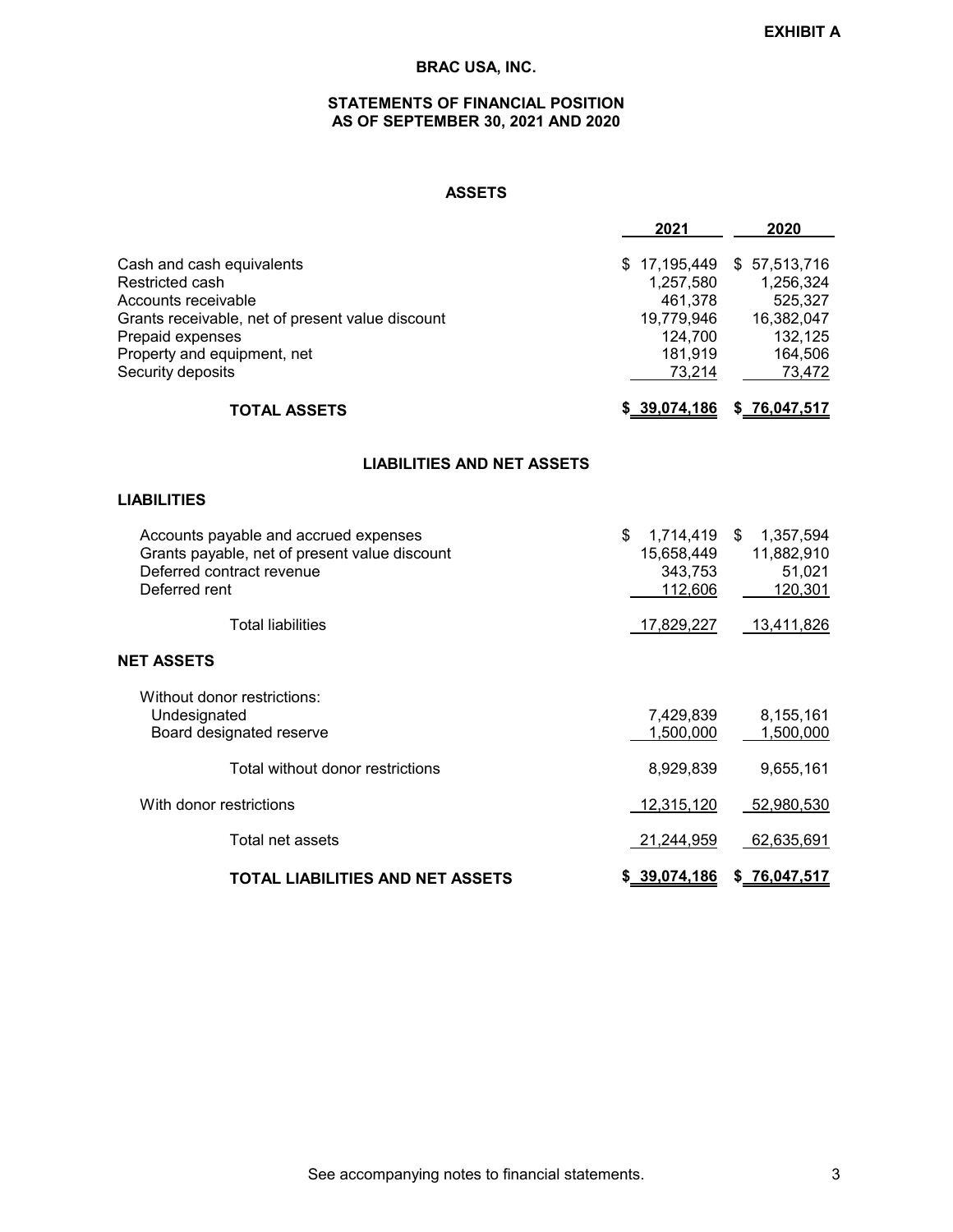# **STATEMENTS OF ACTIVITIES AND CHANGES IN NET ASSETS FOR THE YEARS ENDED SEPTEMBER 30, 2021 AND 2020**

|                                                                                                                          |                                                       | 2021                                     |                                     |
|--------------------------------------------------------------------------------------------------------------------------|-------------------------------------------------------|------------------------------------------|-------------------------------------|
| <b>REVENUE AND SUPPORT</b>                                                                                               | <b>Without</b><br><b>Donor</b><br><b>Restrictions</b> | <b>With Donor</b><br><b>Restrictions</b> | Total                               |
| Grants and contributions<br>Contract and other revenue<br>Interest income<br>Net assets released from donor restrictions | \$<br>1,645,683<br>1,918,847<br>14,435<br>63,175,927  | 22,510,517<br>\$<br>(63, 175, 927)       | \$24,156,200<br>1,918,847<br>14,435 |
| Total revenue and support                                                                                                | 66,754,892                                            | (40,665,410)                             | 26,089,482                          |
| <b>EXPENSES</b>                                                                                                          |                                                       |                                          |                                     |
| <b>Program Services</b>                                                                                                  | 64,848,547                                            |                                          | 64,848,547                          |
| <b>Supporting Services:</b><br><b>Management and General</b><br>Fundraising                                              | 700,986<br>1,930,681                                  |                                          | 700,986<br>1,930,681                |
| Total supporting services                                                                                                | 2,631,667                                             |                                          | 2,631,667                           |
| Total expenses                                                                                                           | 67,480,214                                            |                                          | 67,480,214                          |
| Changes in net assets                                                                                                    | (725, 322)                                            | (40,665,410)                             | (41, 390, 732)                      |
| Net assets at beginning of year                                                                                          | 9,655,161                                             | 52,980,530                               | 62,635,691                          |
| <b>NET ASSETS AT END OF YEAR</b>                                                                                         | 8,929,839                                             | \$ 12,315,120                            | \$21,244,959                        |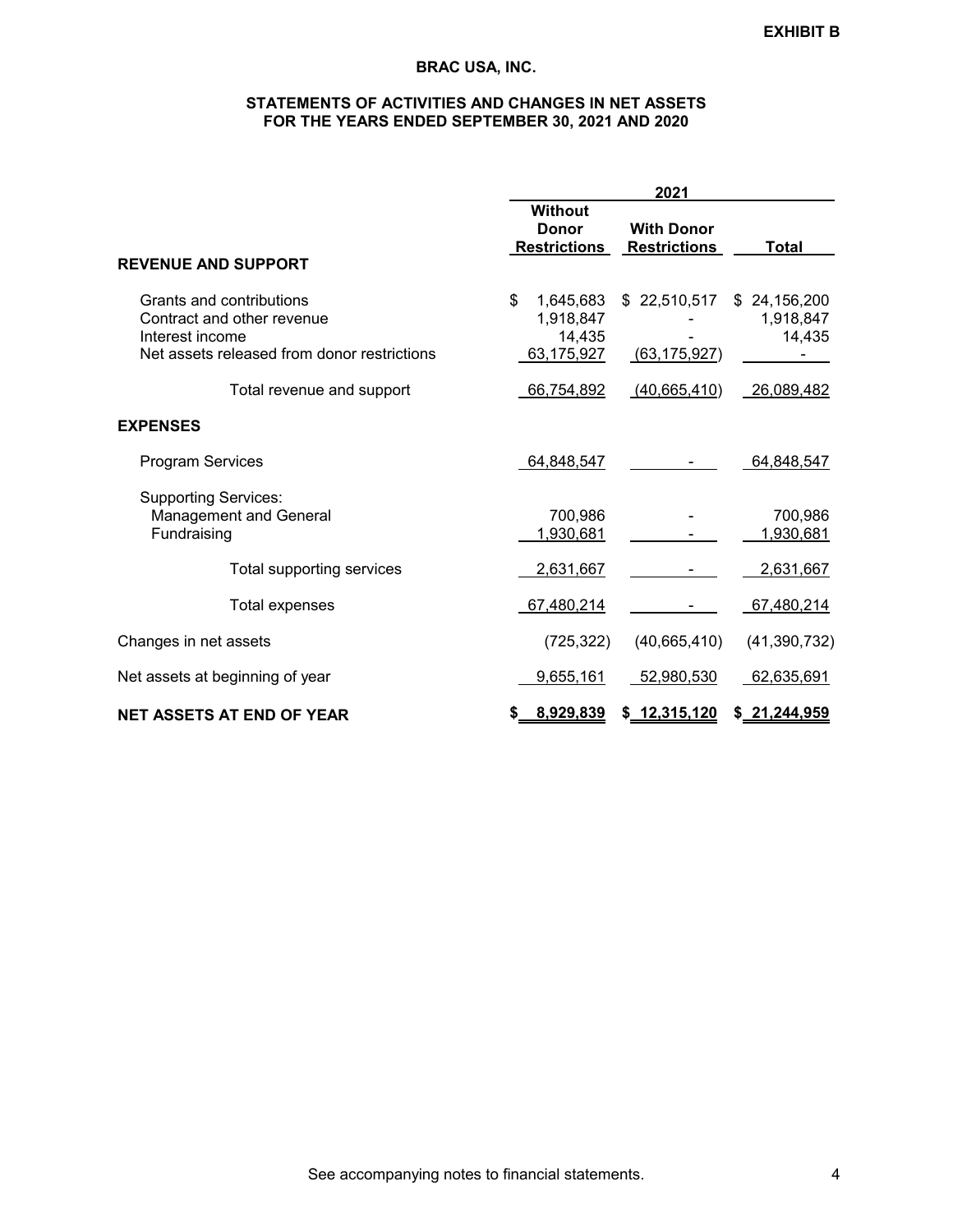# **STATEMENTS OF ACTIVITIES AND CHANGES IN NET ASSETS FOR THE YEARS ENDED SEPTEMBER 30, 2021 AND 2020**

|                                                                                                                                                                                |                                                                               | 2020                                       |                                                              |
|--------------------------------------------------------------------------------------------------------------------------------------------------------------------------------|-------------------------------------------------------------------------------|--------------------------------------------|--------------------------------------------------------------|
| <b>REVENUE AND SUPPORT</b>                                                                                                                                                     | <b>Without</b><br><b>Donor</b><br><b>Restrictions</b>                         | <b>With Donor</b><br><b>Restrictions</b>   | Total                                                        |
| Grants and contributions<br>Contract and other revenue<br>Interest income<br>In-kind contributions<br>Net assets released from donor restrictions<br>Total revenue and support | \$<br>2,500,637<br>1,224,145<br>137,429<br>75,596<br>18,360,566<br>22,298,373 | \$69,655,323<br>(18,360,566)<br>51,294,757 | \$72,155,960<br>1,224,145<br>137,429<br>75,596<br>73,593,130 |
| <b>EXPENSES</b>                                                                                                                                                                |                                                                               |                                            |                                                              |
| <b>Program Services</b>                                                                                                                                                        | 19,544,853                                                                    |                                            | 19,544,853                                                   |
| <b>Supporting Services:</b><br><b>Management and General</b><br>Fundraising                                                                                                    | 863,751<br>1,599,682                                                          |                                            | 863,751<br>1,599,682                                         |
| Total supporting services                                                                                                                                                      | 2,463,433                                                                     |                                            | 2,463,433                                                    |
| <b>Total expenses</b>                                                                                                                                                          | 22,008,286                                                                    |                                            | 22,008,286                                                   |
| Changes in net assets                                                                                                                                                          | 290,087                                                                       | 51,294,757                                 | 51,584,844                                                   |
| Net assets at beginning of year                                                                                                                                                | 9,365,074                                                                     | 1,685,773                                  | 11,050,847                                                   |
| <b>NET ASSETS AT END OF YEAR</b>                                                                                                                                               | 9,655,161<br>\$                                                               | \$52,980,530                               | \$62,635,691                                                 |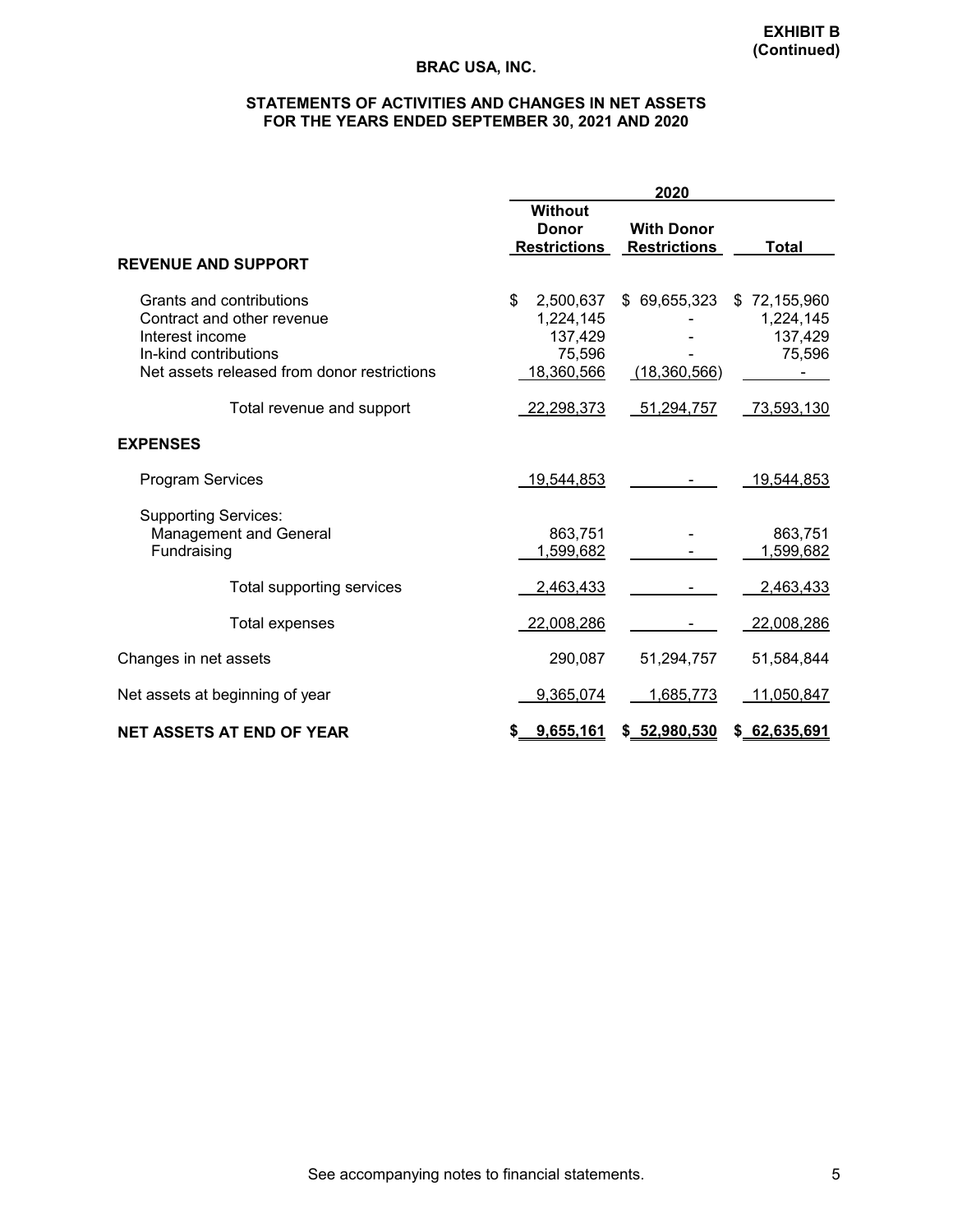## **STATEMENT OF FUNCTIONAL EXPENSES FOR THE YEAR ENDED SEPTEMBER 30, 2021**

|                                               | <b>Supporting Services</b> |                 |    |                   |    |                    |                   |                  |
|-----------------------------------------------|----------------------------|-----------------|----|-------------------|----|--------------------|-------------------|------------------|
|                                               |                            |                 |    | <b>Management</b> |    |                    | Total             |                  |
|                                               |                            | Program         |    | and               |    |                    | <b>Supporting</b> | Total            |
|                                               |                            | <b>Services</b> |    | General           |    | <b>Fundraising</b> | <b>Services</b>   | <b>Expenses</b>  |
| Grants                                        | \$                         | 58,693,775      | \$ |                   | \$ |                    | \$                | \$<br>58,693,775 |
| Salaries, payroll taxes and employee benefits |                            | 3,582,742       |    | 493,534           |    | 1,599,354          | 2,092,888         | 5,675,630        |
| Professional fees                             |                            | 1,873,097       |    | 136,965           |    | 136,712            | 273,677           | 2,146,774        |
| Occupancy                                     |                            | 228,477         |    | 18,605            |    | 113,826            | 132,431           | 360,908          |
| Contract fees                                 |                            | 336,857         |    |                   |    |                    |                   | 336,857          |
| Dues and subscriptions                        |                            | 51,393          |    | 20,118            |    | 21,306             | 41,424            | 92,817           |
| Depreciation and amortization                 |                            | 34,158          |    | 4,706             |    | 15,248             | 19,954            | 54,112           |
| Business meetings and travel expenses         |                            | 11,516          |    | 5,343             |    | 10,494             | 15,837            | 27,353           |
| Office supplies and other expenses            |                            | 10,825          |    | 12,730            |    | 247                | 12,977            | 23,802           |
| Insurance                                     |                            | 13,260          |    | 1,827             |    | 5,919              | 7,746             | 21,006           |
| Marketing and direct mail fees                |                            |                 |    |                   |    | 13,496             | 13,496            | 13,496           |
| Conference and events                         |                            | 3,679           |    | 6,441             |    | 3,020              | 9,461             | 13,140           |
| Miscellaneous                                 |                            | 3,572           |    |                   |    | 8,739              | 8,739             | 12,311           |
| Telecommunications                            |                            | 5,196           |    | 717               |    | 2,320              | 3,037             | 8,233            |
| <b>TOTAL</b>                                  |                            | 64,848,547      |    | 700,986           |    | 1,930,681          | 2,631,667         | 67,480,214       |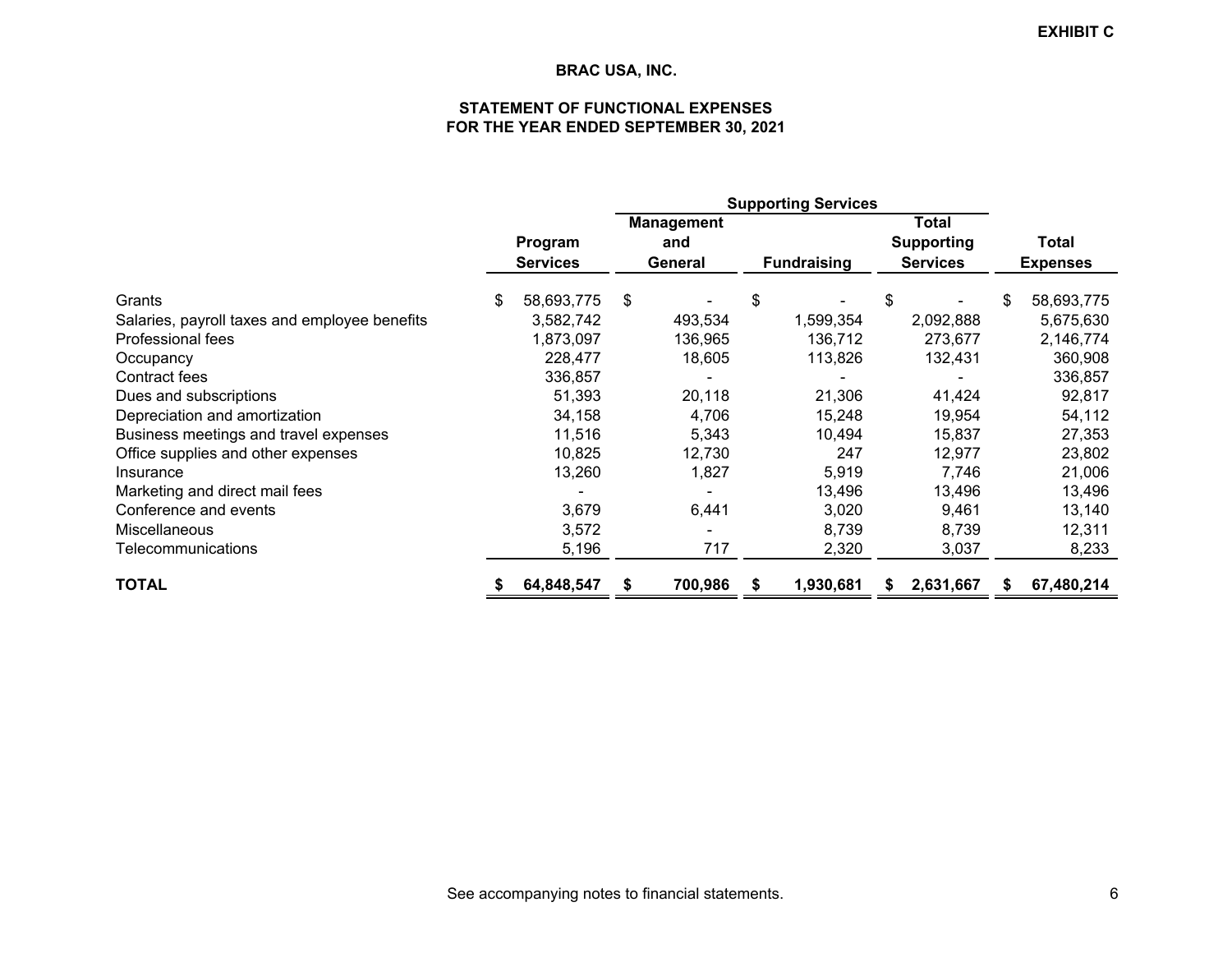#### **STATEMENT OF FUNCTIONAL EXPENSES FOR THE YEAR ENDED SEPTEMBER 30, 2020**

|                                               | <b>Supporting Services</b> |                            |    |                                     |    |                    |                                        |                                 |
|-----------------------------------------------|----------------------------|----------------------------|----|-------------------------------------|----|--------------------|----------------------------------------|---------------------------------|
|                                               |                            | Program<br><b>Services</b> |    | <b>Management</b><br>and<br>General |    | <b>Fundraising</b> | Total<br>Supporting<br><b>Services</b> | <b>Total</b><br><b>Expenses</b> |
| Grants                                        | \$                         | 14,672,674                 | \$ |                                     | \$ |                    | \$                                     | \$<br>14,672,674                |
| Salaries, payroll taxes and employee benefits |                            | 2,621,775                  |    | 519,682                             |    | 1,266,159          | 1,785,841                              | 4,407,616                       |
| Professional fees                             |                            | 1,196,083                  |    | 193,357                             |    | 83,042             | 276,399                                | 1,472,482                       |
| Occupancy                                     |                            | 236,357                    |    | 39,037                              |    | 102,718            | 141,755                                | 378,112                         |
| Contract fees                                 |                            | 245,625                    |    |                                     |    |                    |                                        | 245,625                         |
| Dues and subscriptions                        |                            | 295,016                    |    | 12,806                              |    | 17,584             | 30,390                                 | 325,406                         |
| Depreciation and amortization                 |                            | 20,522                     |    | 4,069                               |    | 9,911              | 13,980                                 | 34,502                          |
| Business meetings and travel expenses         |                            | 194,743                    |    | 27,301                              |    | 70,264             | 97,565                                 | 292,308                         |
| Office supplies and other expenses            |                            | 18,529                     |    | 19,774                              |    | 808                | 20,582                                 | 39,111                          |
| Insurance                                     |                            | 9,889                      |    | 1,960                               |    | 4,776              | 6,736                                  | 16,625                          |
| Marketing and direct mail fees                |                            |                            |    |                                     |    | 20,523             | 20,523                                 | 20,523                          |
| Conference and events                         |                            | 25,438                     |    | 18,205                              |    | 3,063              | 21,268                                 | 46,706                          |
| Miscellaneous                                 |                            |                            |    | 25,934                              |    | 16,873             | 42,807                                 | 42,807                          |
| Telecommunications                            |                            | 8,202                      |    | 1,626                               |    | 3,961              | 5,587                                  | 13,789                          |
| <b>TOTAL</b>                                  |                            | 19,544,853                 |    | 863,751                             |    | 1,599,682          | 2,463,433                              | 22,008,286                      |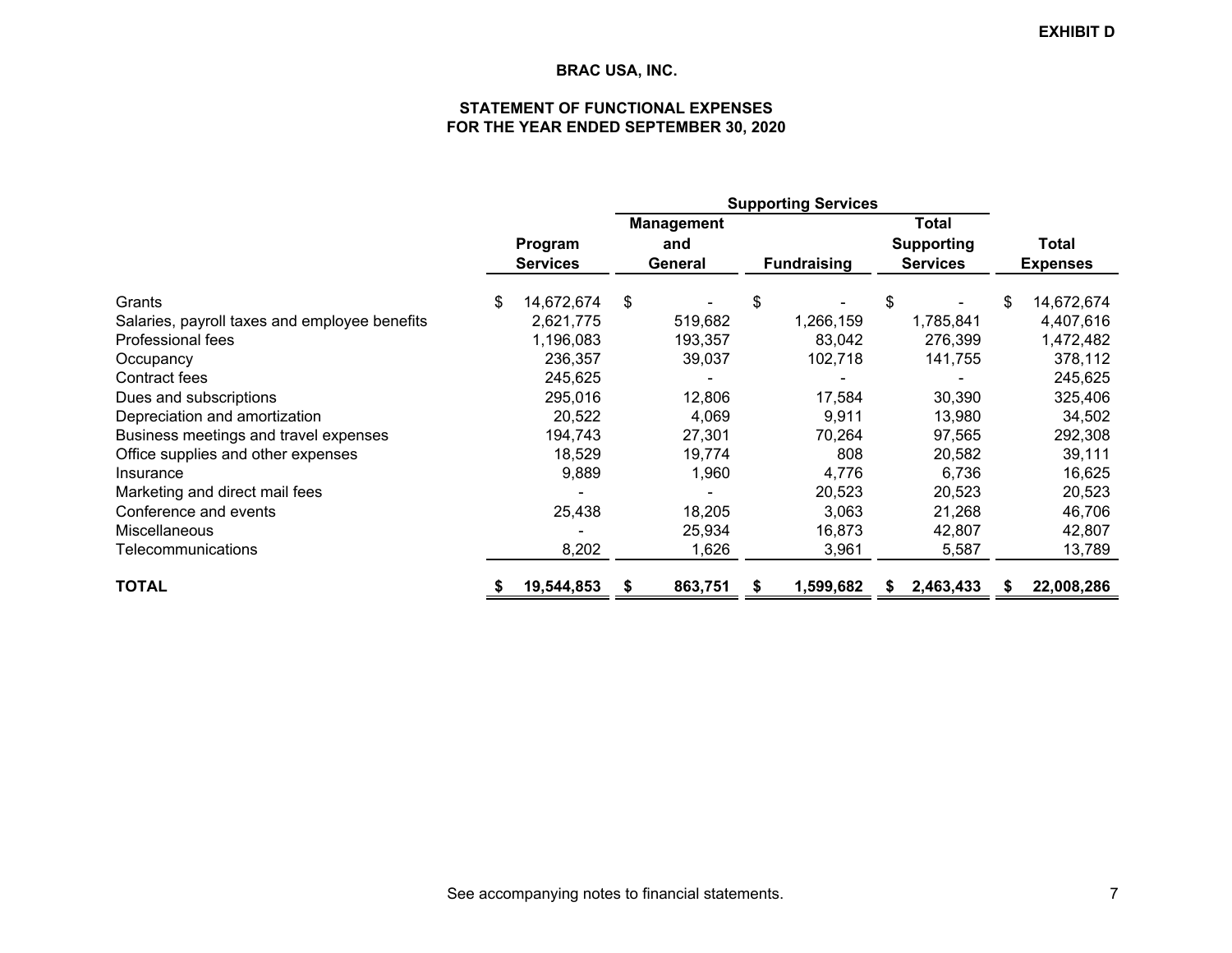# **STATEMENTS OF CASH FLOWS FOR THE YEARS ENDED SEPTEMBER 30, 2021 AND 2020**

|                                                                                                                                                                                                                                                           | 2021                                                            | 2020                                                                      |
|-----------------------------------------------------------------------------------------------------------------------------------------------------------------------------------------------------------------------------------------------------------|-----------------------------------------------------------------|---------------------------------------------------------------------------|
| <b>CASH FLOWS FROM OPERATING ACTIVITIES</b>                                                                                                                                                                                                               |                                                                 |                                                                           |
| Changes in net assets                                                                                                                                                                                                                                     | \$ (41,390,732) \$ 51,584,844                                   |                                                                           |
| Adjustments to reconcile changes in net assets to<br>net cash (used) provided by operating activities:                                                                                                                                                    |                                                                 |                                                                           |
| Depreciation and amortization<br>Change in discount on long-term grants receivable<br>Change in discount on long-term grants payable<br>Receipt of donated securities<br>Sale of donated securities<br>Realized (gain)/loss on sale of donated securities | 54,112<br>(77, 747)<br>23,393<br>(48, 905)<br>50,846<br>(1,941) | 34,502<br>382,312<br>(29, 543)<br>(40, 108, 304)<br>39,839,071<br>269,233 |
| Decrease (increase) in:<br>Accounts receivable<br>Grants receivable<br>Prepaid expenses<br>Security deposits                                                                                                                                              | 63,949<br>(3,320,152)<br>7,425<br>258                           | (113, 229)<br>(12, 386, 647)<br>(49, 535)<br>(331)                        |
| Increase (decrease) in:<br>Accounts payable and accrued expenses<br>Grants payable<br>Refundable advance<br>Deferred contract revenue<br>Deferred rent                                                                                                    | 356,825<br>3,752,146<br>292,732<br>(7,695)                      | 139,375<br>1,389,829<br>(1,854,718)<br>(4,016)<br>1,190                   |
| Net cash (used) provided by operating activities                                                                                                                                                                                                          | (40, 245, 486)                                                  | 39,094,033                                                                |
| <b>CASH FLOWS FROM INVESTING ACTIVITIES</b>                                                                                                                                                                                                               |                                                                 |                                                                           |
| Purchases of fixed assets                                                                                                                                                                                                                                 | (71, 525)                                                       | (90, 239)                                                                 |
| Net cash used by investing activities                                                                                                                                                                                                                     | (71, 525)                                                       | (90, 239)                                                                 |
| Net (decrease) increase in cash and cash equivalents                                                                                                                                                                                                      | (40, 317, 011)                                                  | 39,003,794                                                                |
| Cash and cash equivalents at beginning of year                                                                                                                                                                                                            | 58,770,040                                                      | 19,766,246                                                                |
| CASH AND CASH EQUIVALENTS AT END OF YEAR                                                                                                                                                                                                                  | \$ 18,453,029 \$ 58,770,040                                     |                                                                           |
| <b>SUPPLEMENTAL INFORMATION:</b>                                                                                                                                                                                                                          |                                                                 |                                                                           |
| Cash and Cash Equivalents are Presented as Follows on the<br><b>Statement of Financial Position:</b>                                                                                                                                                      |                                                                 |                                                                           |
| Cash and cash equivalents<br>Restricted cash                                                                                                                                                                                                              | \$17,195,449 \$57,513,716<br><u>1,257,580</u>                   | 1,256,324                                                                 |
| TOTAL CASH AND CASH EQUIVALENTS                                                                                                                                                                                                                           | \$ 18,453,029 \$ 58,770,040                                     |                                                                           |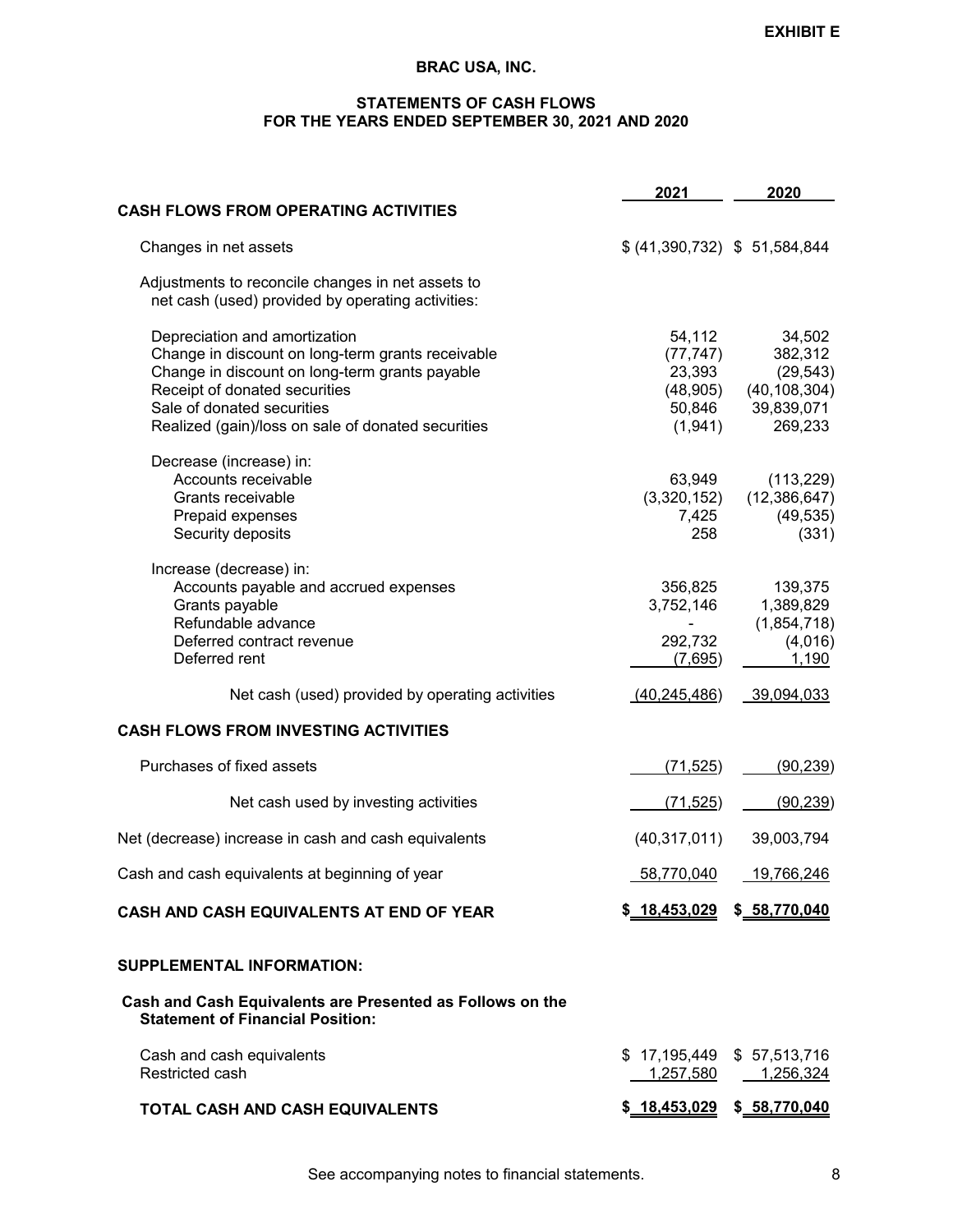### **NOTES TO FINANCIAL STATEMENTS SEPTEMBER 30, 2021 AND 2020**

#### **1. SUMMARY OF SIGNIFICANT ACCOUNTING POLICIES AND GENERAL INFORMATION**

Organization -

BRAC USA, Inc. (BRAC USA) is a non-profit organization, incorporated in the State of New York. BRAC USA is the North American affiliate of BRAC, a global leader in developing and implementing cost-effective, evidence-based programs to assist the most marginalized people in extremely poor, conflict-prone and post-disaster settings. Founded in 2006, BRAC USA's purpose is to raise awareness, mobilize resources and make grants to reduce poverty, improve health, provide education and empower women and girls.

BRAC USA partners with its affiliated entities (BRAC Bangladesh; Stichting BRAC International, including its subsidiaries, BRAC International Holding BV and BRAC International country offices; and BRAC UK) in furtherance of its mission. BRAC USA does not control these entities, and accordingly, the financial activities of the affiliates are not consolidated for financial reporting purposes.

Basis of presentation -

The accompanying financial statements are presented on the accrual basis of accounting, and in accordance with Financial Accounting Standards Board (FASB) Accounting Standards Update (ASU) 2016-14, *Presentation of Financial Statements for Not-for-Profit Entitie*s. As such, net assets are reported within two net asset classifications: without donor restrictions and with donor restrictions. Descriptions of the two net asset categories are as follows:

- **Net Assets Without Donor Restrictions** Net assets available for use in general operations and not subject to donor restrictions are recorded as "net assets without donor restrictions". Assets restricted solely through the actions of the Board are referred to as Board Designated and are also reported as net assets without donor restrictions.
- **Net Assets With Donor Restrictions -** Contributions restricted by donors are reported as increases in net assets without donor restrictions if the restrictions expire (that is, when a stipulated time restriction ends or purpose restriction is accomplished) in the reporting period in which the revenue is recognized. All other donor-restricted contributions are reported as increases in "net assets with donor restrictions", depending on the nature of the restrictions. When a restriction expires, net assets with donor restrictions are reclassified to net assets without donor restrictions and reported in the Statements of Activities and Changes in Net Assets as net assets released from donor restrictions.

New accounting pronouncement adopted -

During 2021, BRAC USA adopted Accounting Standards Update (ASU) 2014-09, Revenue from Contracts with Customers (Topic 606), as amended. The ASU provides a framework for recognizing revenue and is intended to improve comparability of revenue recognition practices across for-profit and non-profit entities. Analysis of the various provisions of this standard resulted in no significant changes in the way BRAC USA recognized revenue; however, the presentation and disclosures of revenue have been enhanced. BRAC USA has elected to opt out of all (or certain) disclosures not required for nonpublic entities and also elected a modified retrospective approach for implementation.

Cash and cash equivalents -

BRAC USA considers all cash and other highly liquid investments with initial maturities of three months or less to be cash equivalents.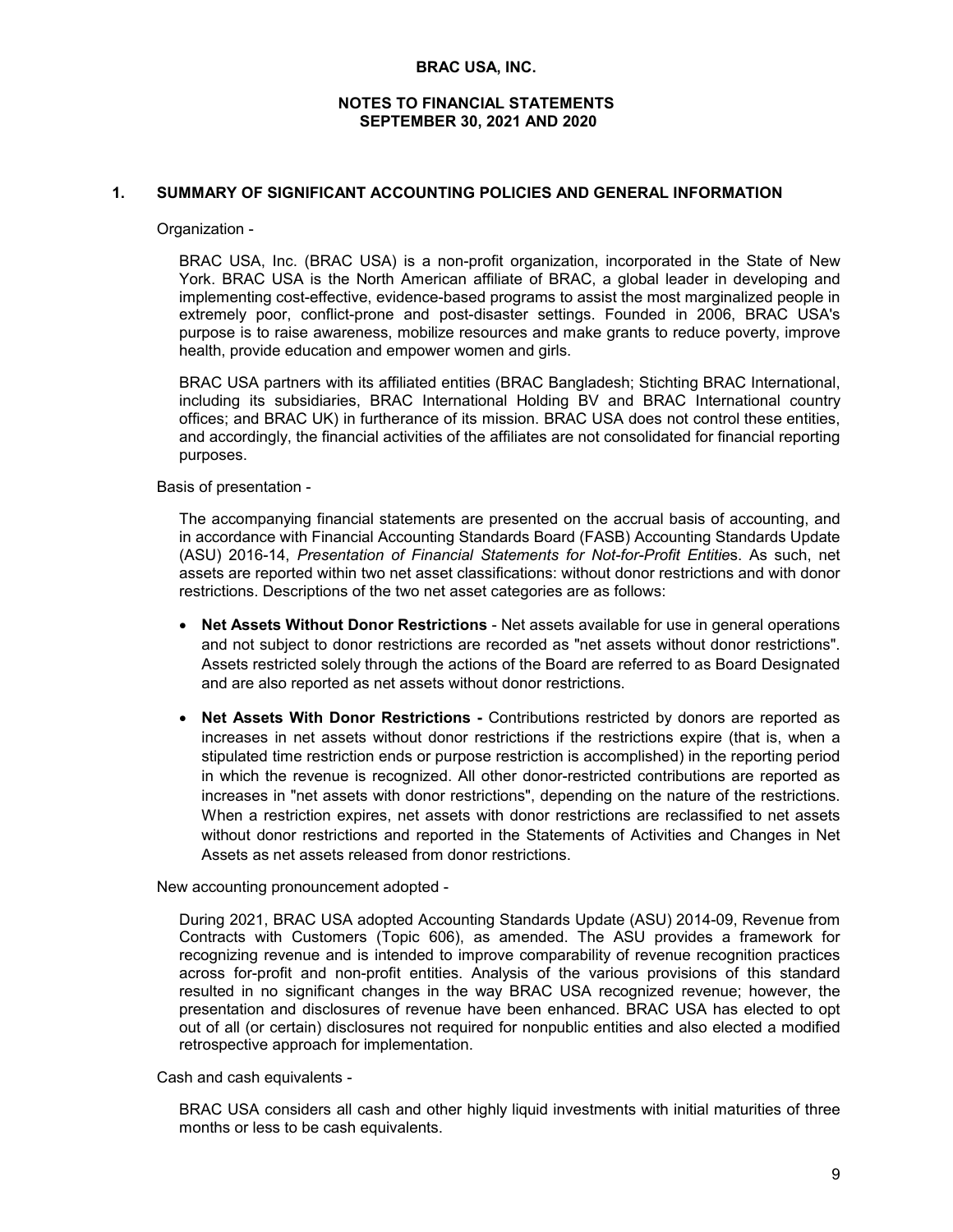### **1. SUMMARY OF SIGNIFICANT ACCOUNTING POLICIES AND GENERAL INFORMATION (Continued)**

Cash and cash equivalents (continued) -

Bank deposit accounts are insured by the Federal Deposit Insurance Corporation (FDIC) up to a limit of \$250,000. Included in cash and cash equivalents are money market and savings and time deposit accounts. At times during the year, BRAC USA maintains cash balances in excess of the FDIC insurance limits. Management believes the risk in these situations to be minimal.

Investments -

Investments are recorded at their readily determinable fair value. Interests, dividends, realized and unrealized gains and losses are included in investment income in the Statements of Activities and Changes in Net Assets.

Investments acquired by gift are recorded at their fair value at the date of the gift. BRAC USA's policy is to liquidate all gifts of investments as soon as possible after the gift. Any gain or loss recognized from the sale of donated securities is recorded in contributions revenue.

Grants and accounts receivable -

Grants and accounts receivable are recorded at their net realizable value, which approximates fair value. Unconditional promises to give that are expected to be collected in future years are recorded at fair value, measured as the present value of their future cash flows. The discounts on these amounts are computed using risk-adjusted interest rates applicable to the years in which the promises are received. Amortization of the discounts is included in grants and contribution revenue. Conditional promises to give are not included as support until the conditions are substantially met. All grants and accounts receivable are considered by management to be fully collectible. Accordingly, an allowance for doubtful accounts has not been established.

Property and equipment -

Property and equipment in excess of \$5,000 are capitalized and stated at cost. Property and equipment are depreciated on a straight-line basis over the estimated useful lives of the related assets, generally three to seven years. The cost of maintenance and repairs is recorded as expenses are incurred. Website costs are capitalized in accordance with ASC 350-50. Depreciation and amortization expense during the years ended September 30, 2021 and 2020 totaled \$54,112 and \$34,502, respectively.

Income taxes -

BRAC USA is exempt from Federal income taxes under Section 501(c)(3) of the Internal Revenue Code. Accordingly, no provision for income taxes has been made in the accompanying financial statements. BRAC USA is not a private foundation.

Uncertain tax positions -

For the years ended September 30, 2021 and 2020, BRAC USA has documented its consideration of FASB ASC 740-10, *Income Taxes*, that provides guidance for reporting uncertainty in income taxes, and has determined that no material uncertain tax positions qualify for either recognition or disclosure in the financial statements.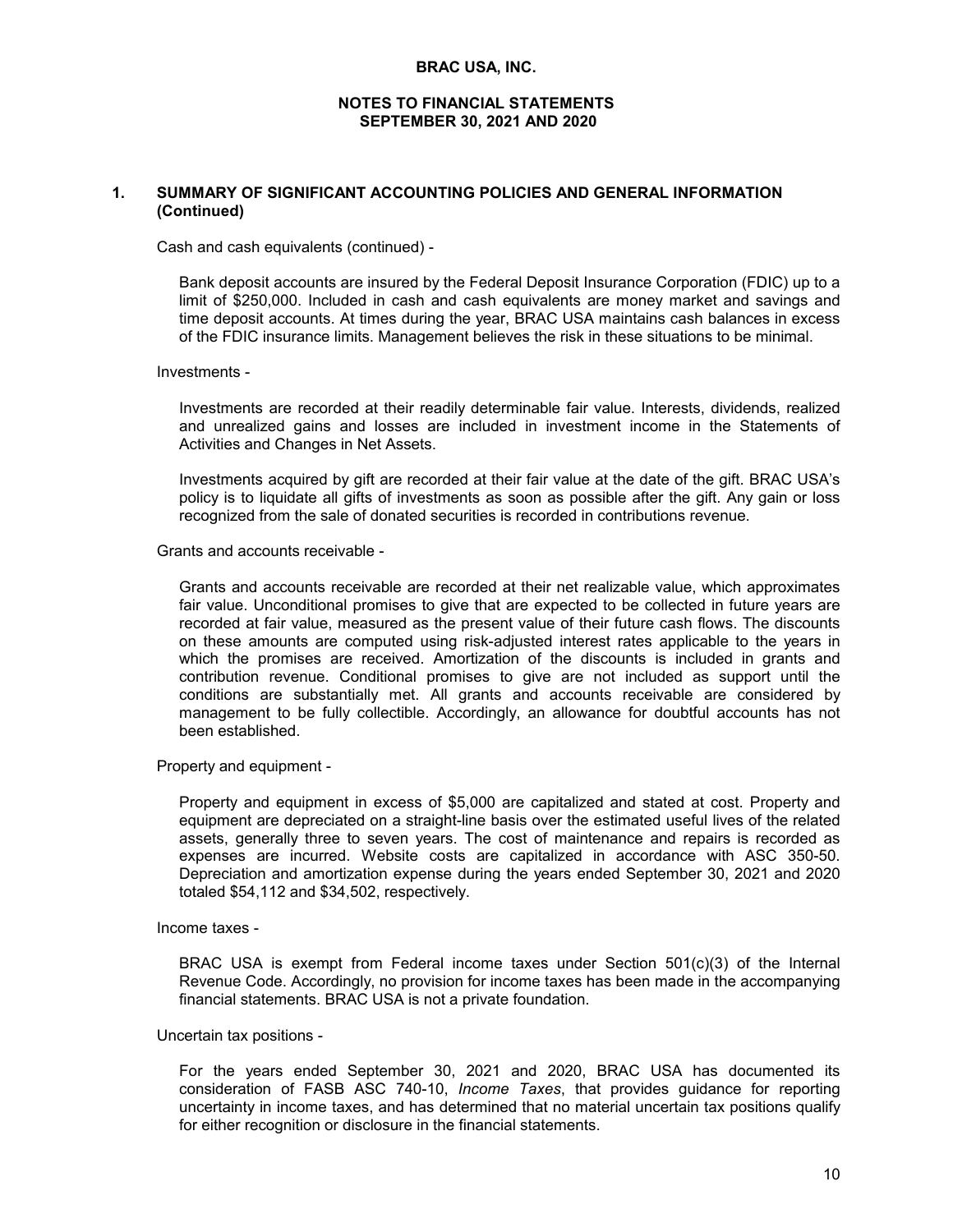#### **NOTES TO FINANCIAL STATEMENTS SEPTEMBER 30, 2021 AND 2020**

# **1. SUMMARY OF SIGNIFICANT ACCOUNTING POLICIES AND GENERAL INFORMATION (Continued)**

Revenue recognition -

Grants and contributions are recognized in the appropriate category of net assets in the period received. Contributions of assets other than cash are recorded at their estimated fair value at the date of gift. Awards qualifying as contributions are recorded by BRAC USA upon notification of the award and satisfaction of all conditions, if applicable.

Unconditional awards are classified as net assets with donor restrictions when use of the awards is limited to specific programmatic areas or is designated for use in future periods. Awards with donor restrictions are recognized as "without donor restrictions" only to the extent of actual expenses incurred in compliance with the donor-imposed restrictions and satisfaction of time restrictions; such funds in excess of expenses incurred are shown as net assets with donor restrictions in the accompanying financial statements. Awards received in advance of incurring the related expenses are recorded as "net assets with donor restrictions".

Conditional awards are not recognized until the condition on which they depend are substantially met. Typically, conditional awards contain a measurable barrier, as well as a right of return or right of release from obligation provision, and BRAC USA has limited discretion over how funds transferred should be spent. As such, BRAC USA recognizes revenue for these conditional contributions when the related barrier has been overcome. BRAC USA had \$5,612,883 and \$4,000,000 in unrecognized conditional assistance awards as of September 30, 2021 and 2020, respectively.

Awards from governments are deemed to be conditional, and accordingly are recognized as revenue at such time when the conditions have been met.

Grants classified as exchange transactions follow ASU 2014-09, *Revenue from Contracts With Customers* and are recorded as revenue at a point in time when the performance obligations are met. BRAC USA has elected to opt out of all (or certain) disclosures not required for nonpublic entities.

BRAC USA recognizes contract revenue in the period earned as performance milestones are met. This revenue is principally derived from The Mastercard Foundation, contracts with partners for advisory services related to Ultra-Poor Graduation and Youth Empowerment, and services provided to BRAC University. Such contracts are treated as exchange transactions, as such agreements are based on a set transaction price (set by the contracting entity) and are not a function of reimbursed costs. Funds received in advance of revenue recognition are recorded as deferred revenue.

In-kind contributions -

In-kind contributions consist of pro-bono legal services. In-kind contributions are recorded at their fair value as of the date of the gift. Contributions received in the form of securities are recorded at fair value at the date of the gift.

## Use of estimates -

The preparation of the financial statements in conformity with accounting principles generally accepted in the United States of America requires management to make estimates and assumptions that affect the reported amounts of assets and liabilities at the date of the financial statements and the reported amounts of revenue and expenses during the reporting period. Accordingly, actual results could differ from those estimates.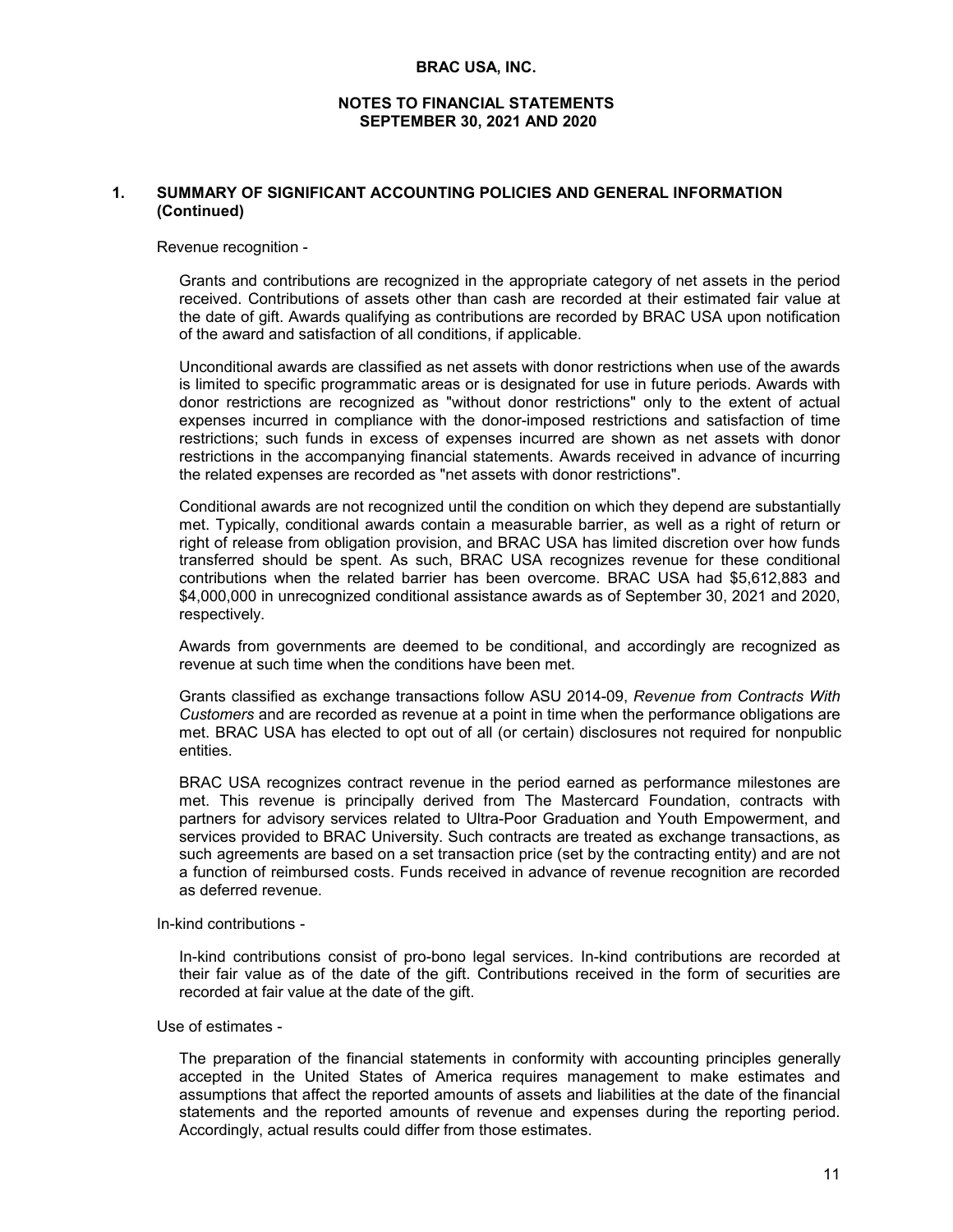## **1. SUMMARY OF SIGNIFICANT ACCOUNTING POLICIES AND GENERAL INFORMATION (Continued)**

Functional allocation of expenses -

The costs of providing the various programs and other activities have been summarized on a functional basis in the Statements of Activities and Changes in Net Assets. Accordingly, certain costs have been allocated among the programs and supporting services benefited. Expenses directly attributed to a specific functional area of BRAC USA are reported as direct expenses to the programmatic area and those expenses that benefit more than one function are allocated on a basis of estimated time and effort or other reasonable basis.

Economic uncertainties -

On March 11, 2020, the World Health Organization declared the Coronavirus disease (COVID-19) a global pandemic. As a result of the spread of COVID-19, economic uncertainties have arisen which may impact BRAC USA's operations. The overall potential impact is unknown at this time.

New accounting pronouncements not yet adopted -

ASU 2020-07, *Presentation and Disclosures by Not-for-Profit Entities for Contributed Nonfinancial Assets* improves generally accepted accounting principles (GAAP) by increasing the transparency of contributed nonfinancial assets for not-for-profit (NFP) entities through enhancements to presentation and disclosure. The amendments in this ASU address certain stakeholders' concerns about the lack of transparency relating to the measurement of contributed nonfinancial assets recognized by NFPs, as well as the amount of those contributions used in a NFP's programs and other activities. The ASU should be applied on a retrospective basis and is effective for annual periods beginning after June 15, 2021, and interim periods within annual periods beginning after June 15, 2022. Early adoption is permitted. The amendment will not change the recognition and measurement requirements for those contributed nonfinancial assets.

ASU 2019-01, *Leases* (Topic 842), changes the accounting treatment for operating leases by requiring recognition of a lease asset and lease liability at the present value of the lease payments in the Statements of Financial Position and disclosure of key information about leasing arrangements. During 2020, the FASB issued ASU 2020-05 and delayed the implementation date by one year. The ASU is effective for non public entities beginning after December 15, 2021. Early adoption is still permitted. The ASU can be applied at the beginning of the earliest period presented using a modified retrospective approach or applied at the beginning of the period of adoption recognizing a cumulative-effect adjustment.

BRAC USA plans to adopt the new ASUs at the required implementation date and management is currently in the process of evaluating the adoption methods and the impacts of the new standards on its accompanying financial statements.

# **2. GRANTS RECEIVABLE**

As of September 30, 2021 and 2020, BRAC USA has received commitments for support, in which \$20,130,560 and \$16,810,408, respectively, remained outstanding. Amounts due beyond one year have been recorded at the net present value of the estimated cash flows, using a discount rate ranging between 3.25% to 4.75%.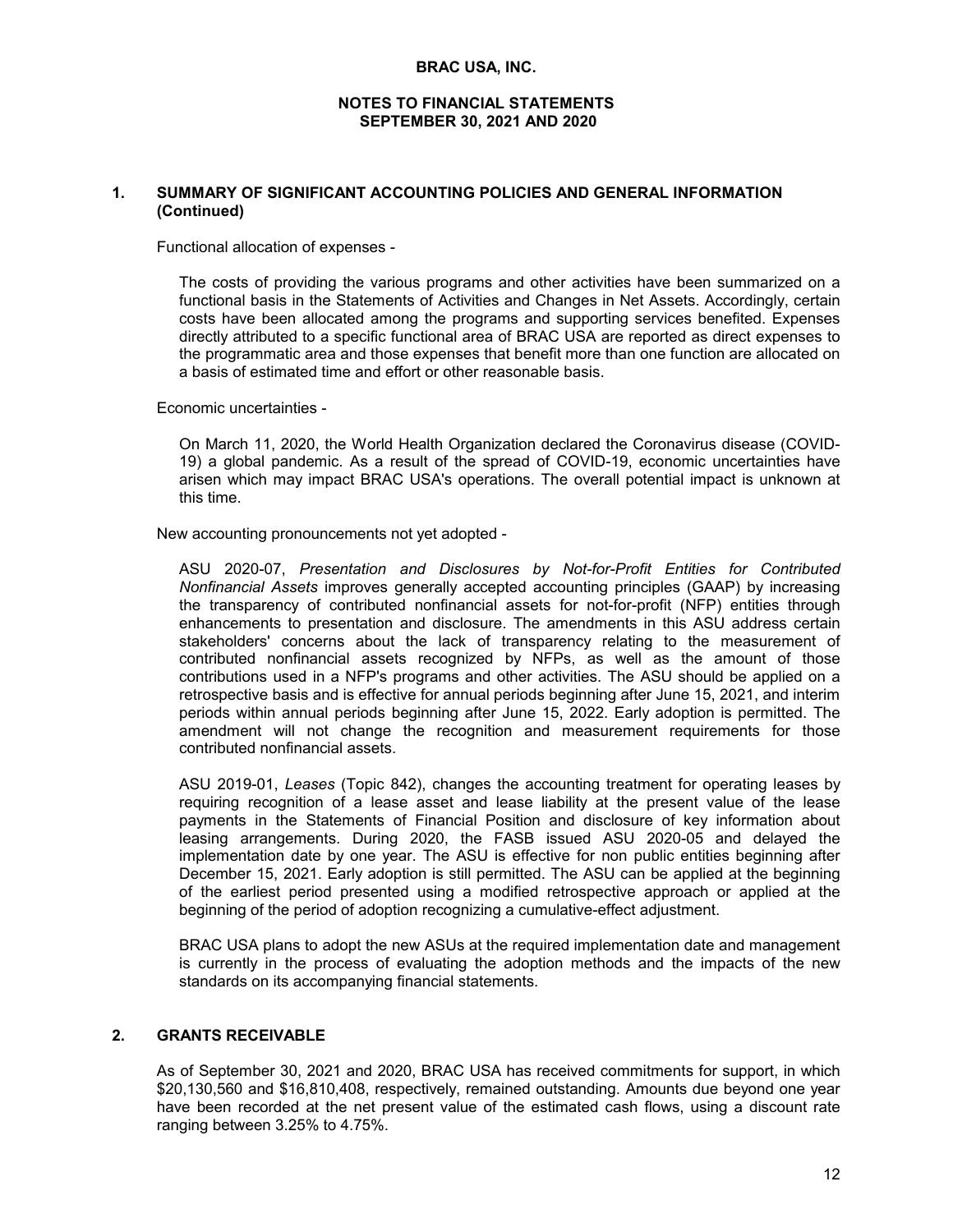## **2. GRANTS RECEIVABLE (Continued)**

Total amounts due are as follows as of September 30, 2021 and 2020:

|                                          | 2021                     | 2020                          |
|------------------------------------------|--------------------------|-------------------------------|
| Less than one year<br>One to five years  | 9,812,661<br>10,317,899  | 4,322,488<br>S.<br>12,487,920 |
| Subtotal<br>Less: present value discount | 20,130,560<br>(350, 614) | 16,810,408<br>(428, 361)      |
| <b>NET GRANTS RECEIVABLE</b>             | \$ 19,779,946            | \$ <u>16,382,047</u>          |

## **3. PROPERTY AND EQUIPMENT**

Property and equipment consisted of the following at September 30, 2021 and 2020:

|                                                                                 |   | 2021                  | 2020                  |
|---------------------------------------------------------------------------------|---|-----------------------|-----------------------|
| Furniture and equipment<br>Website                                              | S | 224.403<br>109,165    | 215,313<br>122,335    |
| Total property and equipment<br>Less: Accumulated depreciation and amortization |   | 333,568<br>(151, 649) | 337,648<br>(173, 142) |
| NET PROPERTY AND EQUIPMENT                                                      |   | 181,919               | 164,506               |

#### **4. GRANTS PAYABLE**

As of September 30, 2021 and 2020, BRAC USA has made written promises to give, of which \$15,808,634 and \$12,056,488, respectively, remained outstanding. Amounts payable beyond one year have been recorded at the net present value of the estimated cash outflows, using a discount rate ranging between 3.25% and 4.75%. Total amounts due are as follows as of September 30, 2021 and 2020:

|                                              | 2021                                    | 2020                     |
|----------------------------------------------|-----------------------------------------|--------------------------|
| Less than one year<br>One to five years      | $$12,183,933$ $$7,373,731$<br>3.624.701 | 4,682,757                |
| Total<br>Less: Discount to net present value | 15,808,634<br>(150, 185)                | 12,056,488<br>(173, 578) |
| <b>GRANTS PAYABLE</b>                        | \$15,658,449                            | \$11,882,910             |

# **5. BOARD DESIGNATED NET ASSETS**

As of September 30, 2021 and 2020, the Board of Directors has reserved a total of \$1,500,000 (shown as designated net assets) for the purposes of assuring longer-term stability and sustainability.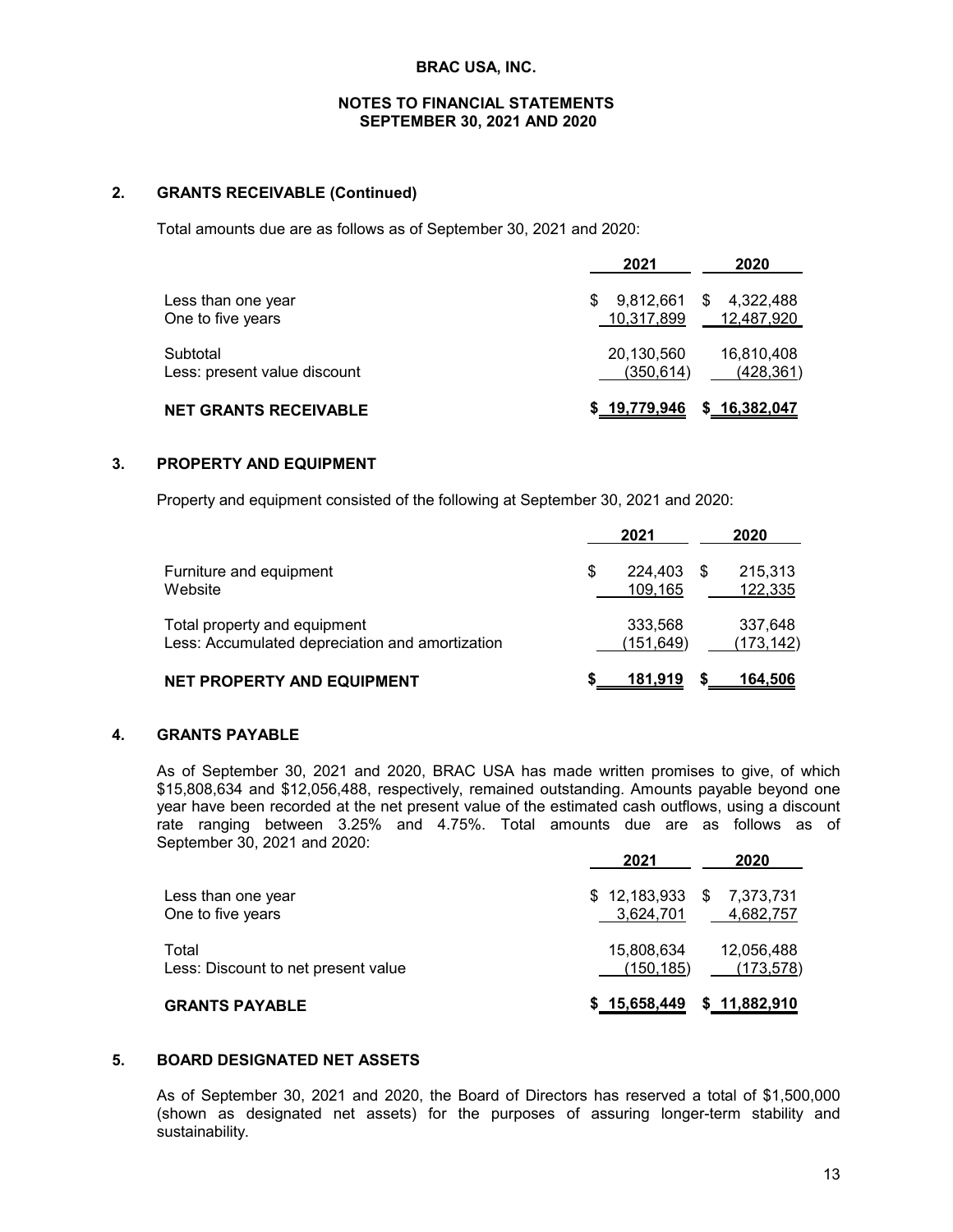## **6. NET ASSETS WITH DONOR RESTRICTIONS**

Net assets with donor restrictions consisted of the following at September 30, 2021 and 2020:

|                                                      | 2021                      | 2020                      |
|------------------------------------------------------|---------------------------|---------------------------|
| Program Services<br>Ultra-Poor Graduation Initiative | $$1,851,330$ $$2,356,160$ | 10.463.790 50.624.370     |
| TOTAL NET ASSETS WITH DONOR RESTRICTIONS             |                           | \$12,315,120 \$52,980,530 |

The following net assets with donor restrictions were released from donor restrictions by incurring expenses which satisfied the restricted purposes specified by the donors:

|                                                      | 2021                        | 2020                        |
|------------------------------------------------------|-----------------------------|-----------------------------|
| Program Services<br>Ultra-Poor Graduation Initiative | \$ 21,040,314 \$ 16,200,464 |                             |
| TOTAL NET ASSETS RELEASED FROM RESTRICTIONS          |                             | \$ 63,175,927 \$ 18,360,566 |

# **7. ULTRA-POOR GRADUATION INITIATIVE**

BRAC USA and its affiliated entities jointly support a global effort to advance one of BRAC's signature programs, the Ultra-Poor Graduation Initiative (the Initiative).

During the year ended September 30, 2020, The Audacious Project selected the Initiative as a 2020 Audacious Project Partner with grant commitments (some conditional) totaling \$64,500,000, of which \$42,900,000 was received as of September 30, 2020.

In September 2021, BRAC USA granted \$39,000,000 of Audacious Project funds to BRAC International as the vast majority of the Initiative's growth will be in countries outside of the United States. As future donations for the Initiative are received from external donors, BRAC USA will grant these funds to BRAC International.

#### **8. LIQUIDITY AND AVAILABILITY**

The following reflects BRAC USA's financial assets available for use for general expenditures within one year of the Statement of Financial Position dates, reduced by amounts not available for general use because of contractual or donor-imposed restrictions within one year of the Statement of Financial Position dates.

|                                                                                                                                        | 2021                                     | 2020                                        |
|----------------------------------------------------------------------------------------------------------------------------------------|------------------------------------------|---------------------------------------------|
| Cash and cash equivalents<br>Grants receivable, current                                                                                | \$17,195,449<br>9,812,661                | \$57,513,716<br>4,322,488                   |
| Accounts receivable                                                                                                                    | 461.378                                  | 525,327                                     |
| Subtotal financial assets available within one year<br>Less: Current portion of donor restricted funds<br>Less: Board designated funds | 27.469.488<br>(4,918,580)<br>(1,500,000) | 62,361,531<br>(43, 813, 861)<br>(1,500,000) |
| <b>EINANCIAL ACCETC AVAILADLE TO MEET CACH NEEDS</b>                                                                                   |                                          |                                             |

**FINANCIAL ASSETS AVAILABLE TO MEET CASH NEEDS FOR GENERAL EXPENDITURES WITHIN ONE YEAR \$ 21,050,908 \$ 17,047,670**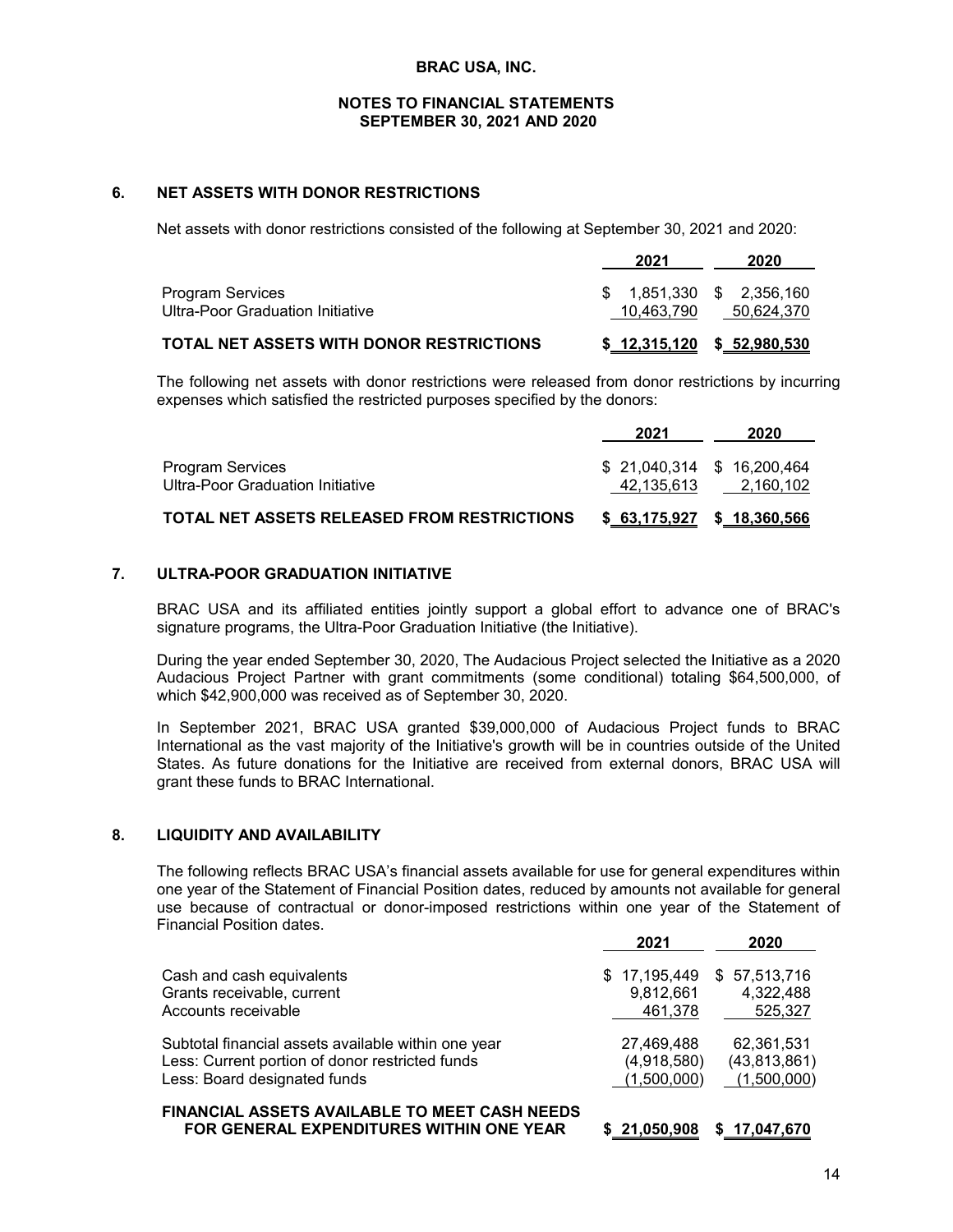## **8. LIQUIDITY AND AVAILABILITY (Continued)**

BRAC USA is substantially supported by restricted contributions. As a donor's restriction requires resources to be used in a particular manner or in a future period, BRAC USA must maintain sufficient resources to meet those responsibilities to its donors. Thus, financial assets may not be available for general expenditure within one year.

As part of BRAC USA's liquidity management, it has a policy to structure its financial assets to be available as its general expenditures, liabilities, and other obligations come due. In addition, the Board designated funds can be available to draw upon, in the event of financial distress or an immediate liquidity need resulting from events outside the typical life cycle of converting financial assets to cash or settling financial liabilities.

### **9. LEASE COMMITMENTS**

BRAC USA leases office space under a seven year agreement which originated during August 2017. The lease includes a four month rent abatement, plus a proportionate share of expenses, increasing by a factor of 2% per year.

Accounting principles generally accepted in the United States of America require that the total rent commitment should be recognized on a straight-line basis over the term of the lease. Accordingly, the difference between the actual monthly payments and the rent expense being recognized for financial statement purposes is recorded as a deferred rent liability in the Statements of Financial Position.

The following is a schedule of the future minimum lease payments:

|      |   | 1,067,557 |
|------|---|-----------|
| 2025 |   | 58,143    |
| 2024 |   | 343,156   |
| 2023 |   | 336,427   |
| 2022 | S | 329,831   |
|      |   |           |

#### **Year Ending September 30,**

Rent expense for the years ended September 30, 2021 and 2020 totaled \$360,908 and \$378,112, respectively. As of September 30, 2021 and 2020, the deferred rent liability aggregated \$112,606 and \$120,301, respectively.

## **10. RETIREMENT PLAN**

BRAC USA provides retirement benefits to its employees through a defined contribution plan covering all full-time employees with three months of eligible experience. BRAC USA contributes up to 5% of the salary for all participants. Contributions to the Plan during the years ended September 30, 2021 and 2020 totaled \$192,704 and \$139,514, respectively.

## **11. CONCENTRATION OF REVENUE**

Approximately 58% and 80% of BRAC USA's revenue during the years ended September 30, 2021 and September 30, 2020 was derived from four donors, respectively.